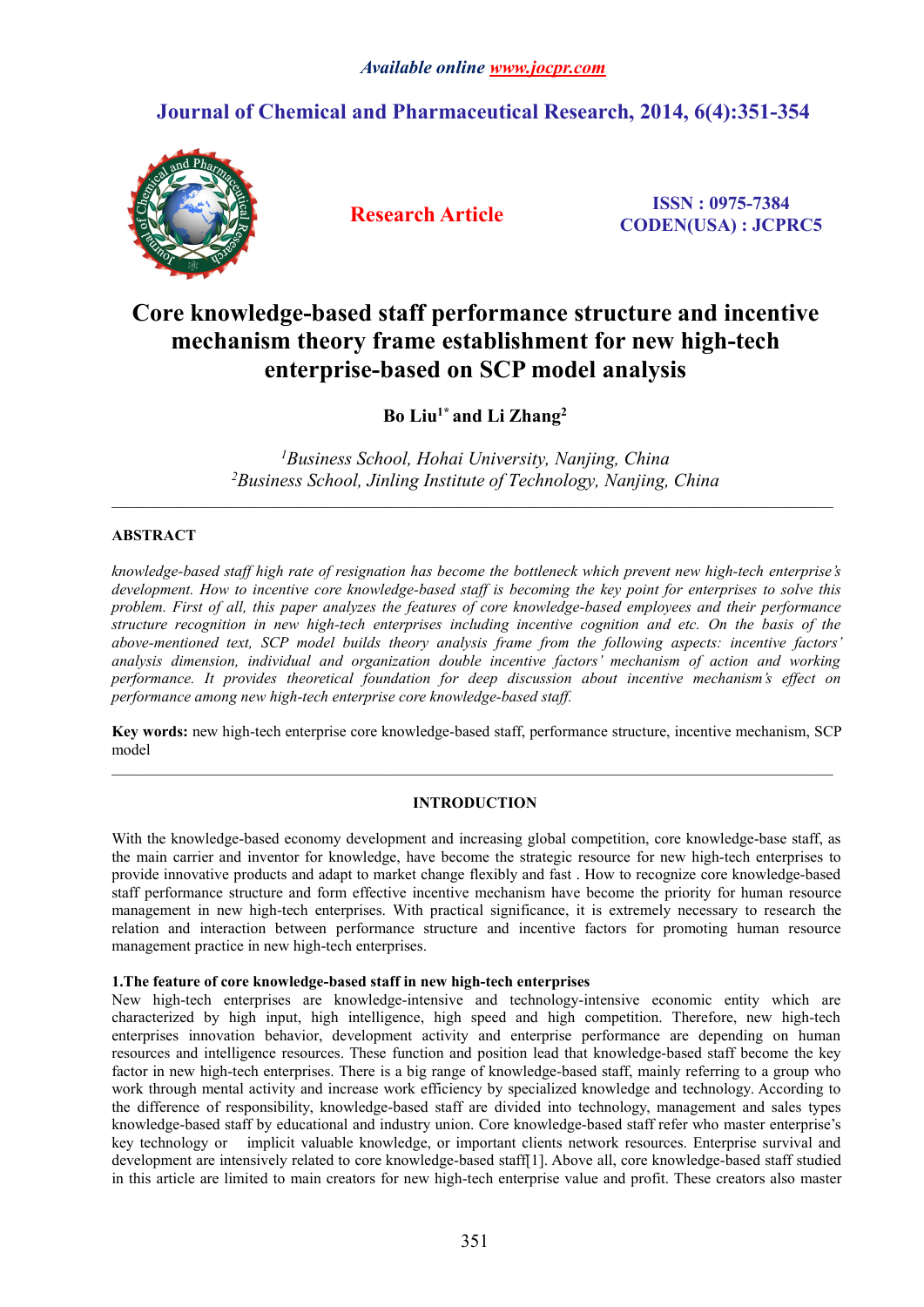*\_\_\_\_\_\_\_\_\_\_\_\_\_\_\_\_\_\_\_\_\_\_\_\_\_\_\_\_\_\_\_\_\_\_\_\_\_\_\_\_\_\_\_\_\_\_\_\_\_\_\_\_\_\_\_\_\_\_\_\_\_\_\_\_\_\_\_\_\_\_\_\_\_\_\_\_\_\_*

key technology and valuable knowledge in new high-tech enterprise.

#### **2. Performance structure for core knowledge-based staff in new high-tech enterprise**

#### *2.1Performance concept*

From the literal meaning, performance is the combination between performance and effect. Performance refers to achievement while effect refers to efficiency and result. According the difference of studied subject, performance can be divided into organization, teamwork and individual performance. This paper will be focused on individual performance since the research is knowledge-based staff. Different people hold different views due to difference about study perspective and starting point. It is difficult to make a accurate and uniformed definition. Organization behavior simply defines performance as efficiency while management science hold that performance is the organization expect outcome. It aims to achieve some target by different effective output. Performance represents how much target an individual has accomplished. The aboard researchers Armstrong and Baronl (1998)point out that performance isa multi-foundation structure. The measure outcome will vary due to measure variable difference[2]. Peng Jianfeng (2003) points out that performance is the achievement and outcome resulted from people's activities. Zhang De(2004) holds that performance is the behavior which is related to organization target, observable and evaluative.

#### *2.2Performance structure concept for new high-tech enterprise core knowledge-based staff*

Performance structure is the basis for studying core knowledge-based staff in new high-tech enterprise. Only clear recognition about performance structure concept can make accurate assessment on performance. Performance structure's importance on human resource management for core knowledge-based staff is decided by working feature of core knowledge-based staff in new high-tech enterprise .Performance structure of core knowledge-based staff are not easy and smoothly as imagine since they are characterized by high-grade, muti-layer, difficulties in monitor and assessment. The performance structure cognition on new high-tech enterprise should be studied in deep due to a lot of contingency factors.

Through basic cognition on performance structure meaning and analysis about domestic and abroad related research outcome, we can learn that performance contains multidiscipline cross field concept which is merged by consequentialism, behavior theory, "behavior-outcome" as well ad comprehensive theory. Hence, working and performance feature are undertaken as the main principle line and consequentialism, behavior theory, innovation study and other theory are considered as guide to study performance structure concept through combining particularity and typical character of core knowledge-based staff in new high-tech enterprises.

Based on the analysis of the above, core knowledge-based staff performance structure can be defined as a multidimensional and multi-layer complex structure in in new high-tech enterprises. The performance structure is made up by behavior, process and outcome of core knowledge-based staff during the working. In the meanwhile, The core knowledge-based staff performance structure is comprehensive entity affected by individual factor, psychology factor, organization factor and other external contingency factors.

#### **3. Cognition on coreknowledge-based staff performance structure**

*3.1Concept of core knowledge-based staff performance structure*

In modern enterprise management, every enterprise is faced with a basic problem that how to provide incentive for organizational members' highly efficiency behavior. Motivate, as the basic frequently used concept, has been known by management. However, there is no common agreement about detailed definition among academic science. The original meaning of motive is to take action which comes from Latin language "movere". Motivate, as a psychological term, refers to continuous psychological process for stimulating people's motivation. In the scope of management, motivation is to make people active. The abroad researcher Herlinger (1973)thinks that motivation is a psychological change process which can not be detected or observed[3]. Pintrich and Schunk (1996)hold the view that motivation is individual internal psychological process or inner stimulation which is guided, stimulated and maintained by a goal or subject[4].

From the above definition for performance concept, there are following features about performance: first of all, motivation can meet individual expecting goal or outcome; secondly, motivation is a kind of psychological change process; thirdly, motivation is a society process to make individual affect by others. In new high-techenterprise motivation management, motivation for core knowledge-based staff refers to aserial of demand from core knowledge-based staff created by inner and external need and motivation and adjustment behavior for achieving self-demand. It also refers to achieve stated target in organization and meet himself goal. It is continuous motivation which finally becomes a closed circulation.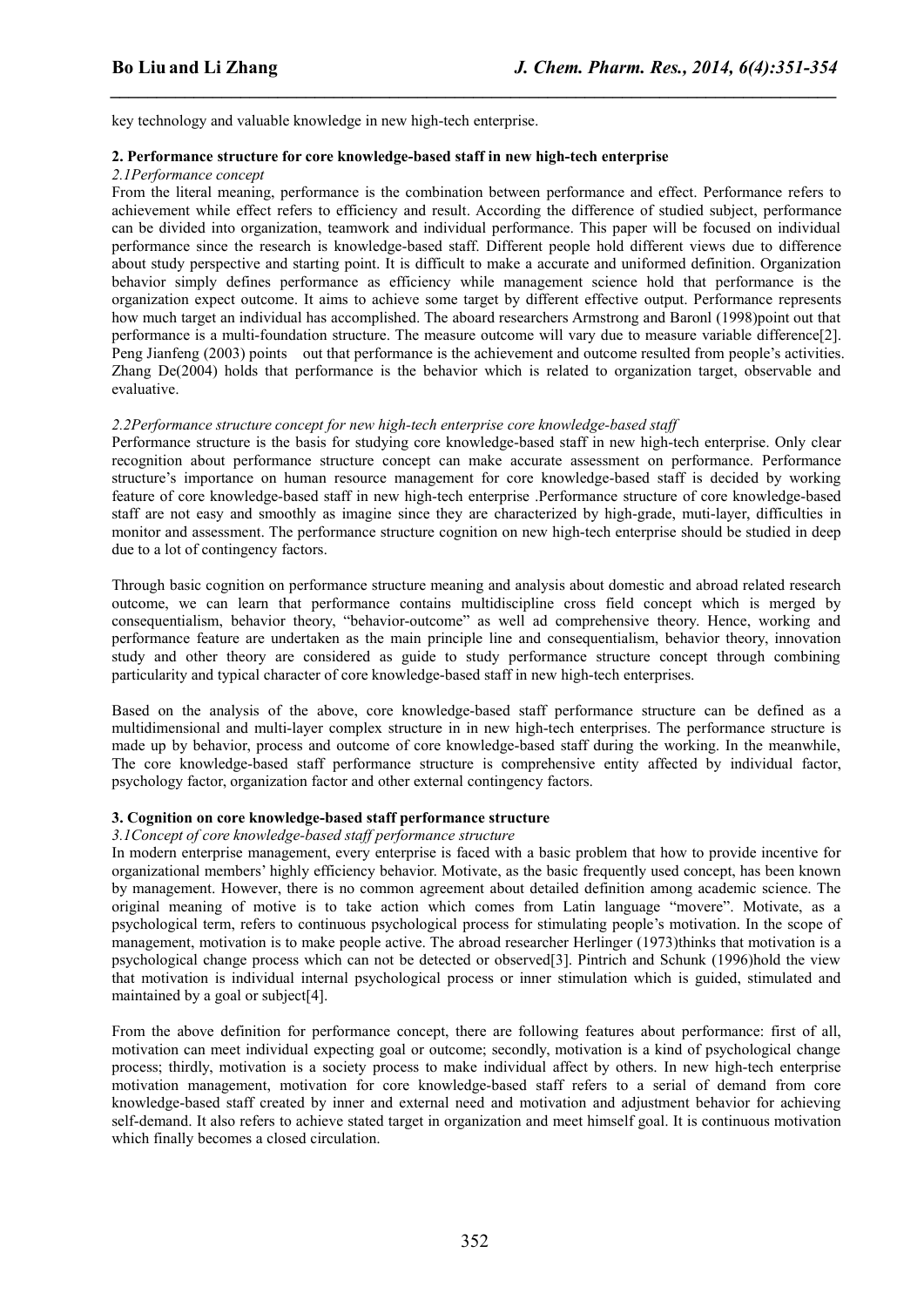## *3.2Motivation process of core knowledge-based staff in new high-tech enterprise*

Demand is the starting of motivation for core knowledge-based staff in new high-tech enterprises which is also the final goal for core knowledge-based staff achievement goal during the motivation. Hence, to take well care of inner and external demand for core knowledge-based staff in new high-tech enterprises has become the important basis. New high-tech enterprises should be definitely aware of core knowledge-based staff inner and external demand, so that they can design practical and effective motivation mechanism. The motivation for core knowledge-based staff mainly comes from accurate grasp for core knowledge-based staff inner and external demand. The inner factor is mainly subject to core knowledge-based staff individual recognition which seems like internal and invisible. It should be obtained by objective experience. External factor depends on external environment which will be controlled by the core knowledge-based staff. In general, the motivation for core knowledge-based staff is achieved by meeting their demand, stipulating their incentive to achieve enterprise goals which will produce specific psychological and society change process. The final goal is to achieve both enterprise target and staff self-achievement for mutual win situation.

*\_\_\_\_\_\_\_\_\_\_\_\_\_\_\_\_\_\_\_\_\_\_\_\_\_\_\_\_\_\_\_\_\_\_\_\_\_\_\_\_\_\_\_\_\_\_\_\_\_\_\_\_\_\_\_\_\_\_\_\_\_\_\_\_\_\_\_\_\_\_\_\_\_\_\_\_\_\_*

## *3.3Motivation factor recognition for core knowledge-based staff in new high-tech enterprises*

The motivation factor refers that can meet core knowledge-based staff demand, stimulate staff's working passion, positive attitude and diligence. Academic science and industry science have pay much attention to motivation factor which has formed relatively high reference value motivation indicator system. With the growing of knowledge times, the study on motivation factor for knowledge-based staff has become the heated topi for academic science. A lot of famous consulting companies such as McKinsey, AXA and Han Witt, have working on specific determination and quantitative research.

AXA consulting company tracked the record for 858 employees including 160 knowledge-based employees coming form USA, Australia and Japan then got the analysis outcome: reward, working type, promotion, colleague related and decision right rank the top 5 motivation factors.

Bharat and Galttovle (2000)point out award motivation, promotion motivation, training and dismissal are the keys motivation factors for research employees in new high-tech enterprises[5].

Yang Chunhua (2004) summarizes individual development, award, challenge, feeling of achievement and fairness as motivation factors for knowledge-based staff[6].

Though deep talk and questionaries, Zhang shuxia, Fan Linjie and Wang Bing (2011) got the conclusion that motivation factors should include work motivation factor, external motivation factor and surrounding motivation factor. They also did detailed subdivision for each factor.

Stefan, Bogda and Malgorzata (2012) found the motivation factor through investigation can be concluded as interpersonal function, assignment, working emotion and environment, authorization, personal development and award[7].

We can see that different researchers keep different view and cognition about motivation factors through above domestic and abroad research analysis. However, there is some common feature regarding motivation factor recognition. Therefore, motivation factor recognition for core knowledge-based staff should also be established in special enterprise situation.

## **4.Theory analysis frame establishment which is Based on SCP model**

SCP (structure -Conduct-Performance), a complete industry analysis frame, is founded by Harward Scherer who combined with Mason (1939) and Bain(1959) opinion in 1970. SCP probes market structure with overall view. Enterprise behavior in the market is determined by market structure while enterprise operation performance is decided by enterprise behavior in the market. Our researcher deepen the study into securities market ( Wang cong, Duan xijun, 2002; Zhu Huan 2004), financing industry (Yang Xuebing, Zhang Tao 2003; Liu Zhibiao 2004; Zhou Xiaoyan 2007) and so on. Based on above-mentioned analysis, this paper, taking systematic theory as guide, establishes performance structure and motivation mechanism theory analysis frame through taking SCP into performance structure and motivation analysis. As shown in Fig. 1.